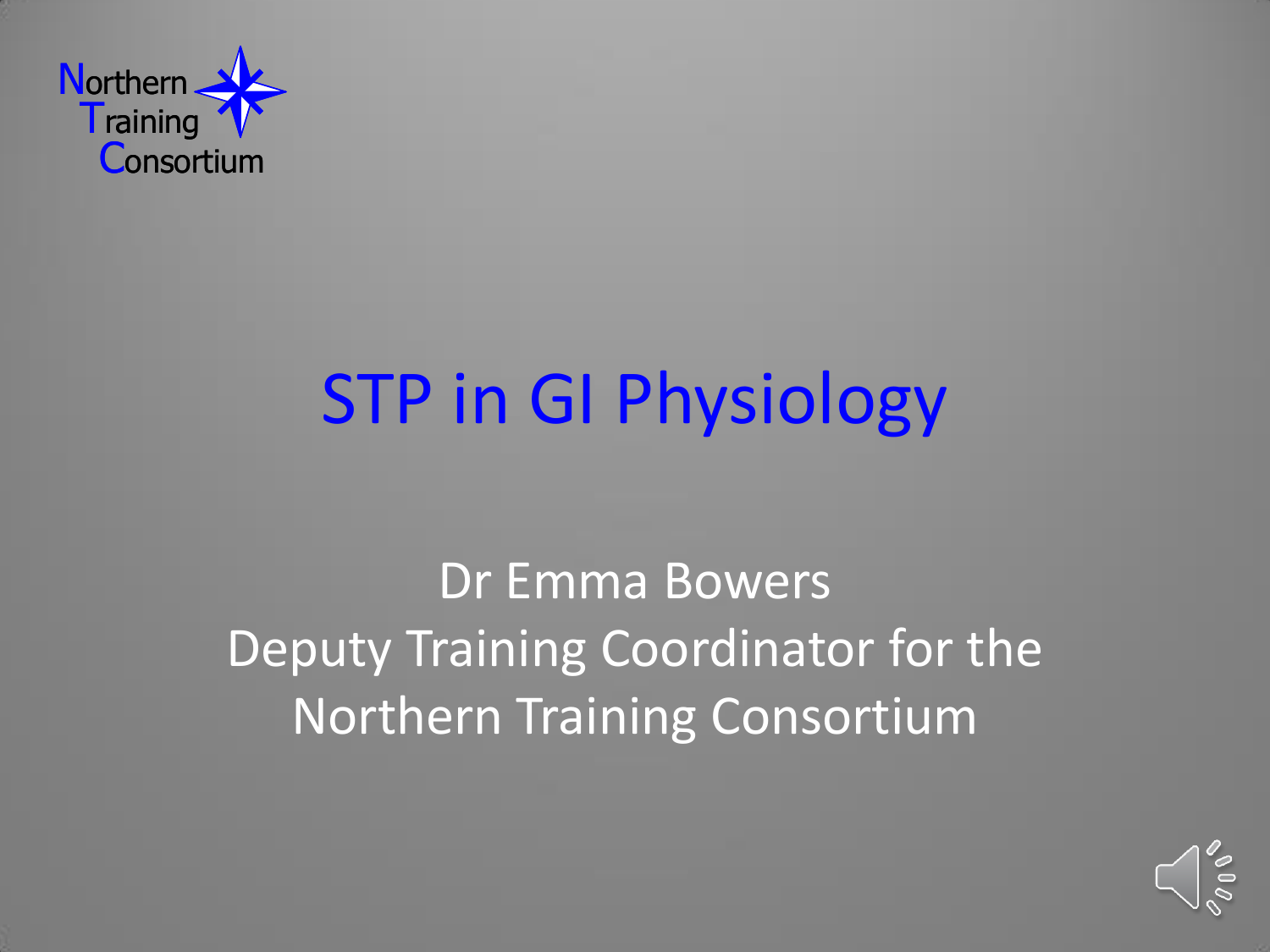



- · Clinical Service
	- Staffing
	- Services
- University Course
- Rotations
- · Specialism

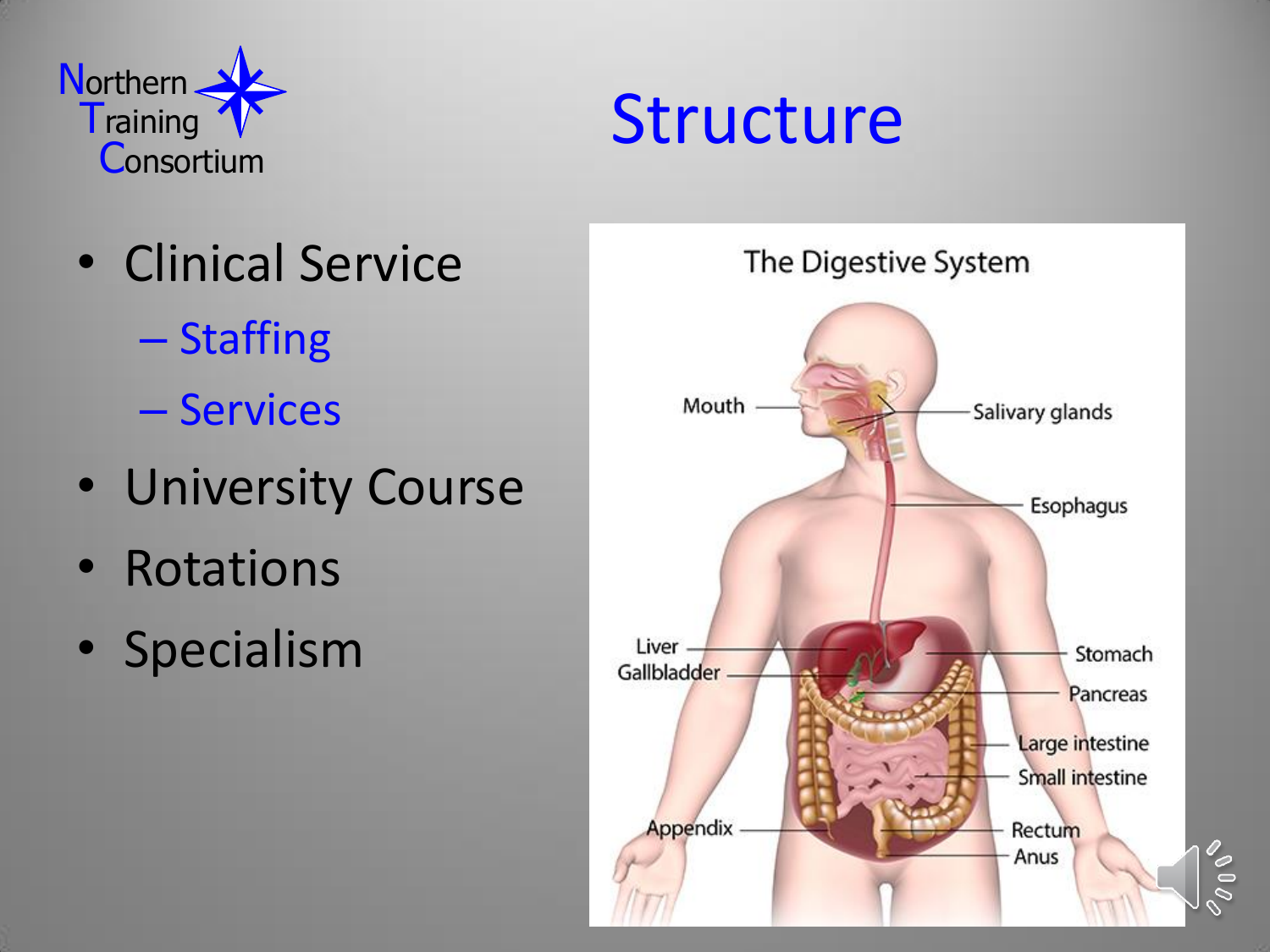

# Clinical Service - Staff

- Service Lead
	- Dr Helen Parker (AGIP registered)
- Full time Clinical Scientists
	- Catherine Sykes (Completed STP)
	- Newly appointed (Completed STP)
- Part time Clinical Scientists
	- Adrian Davidson
	- Dr EMma Bowers











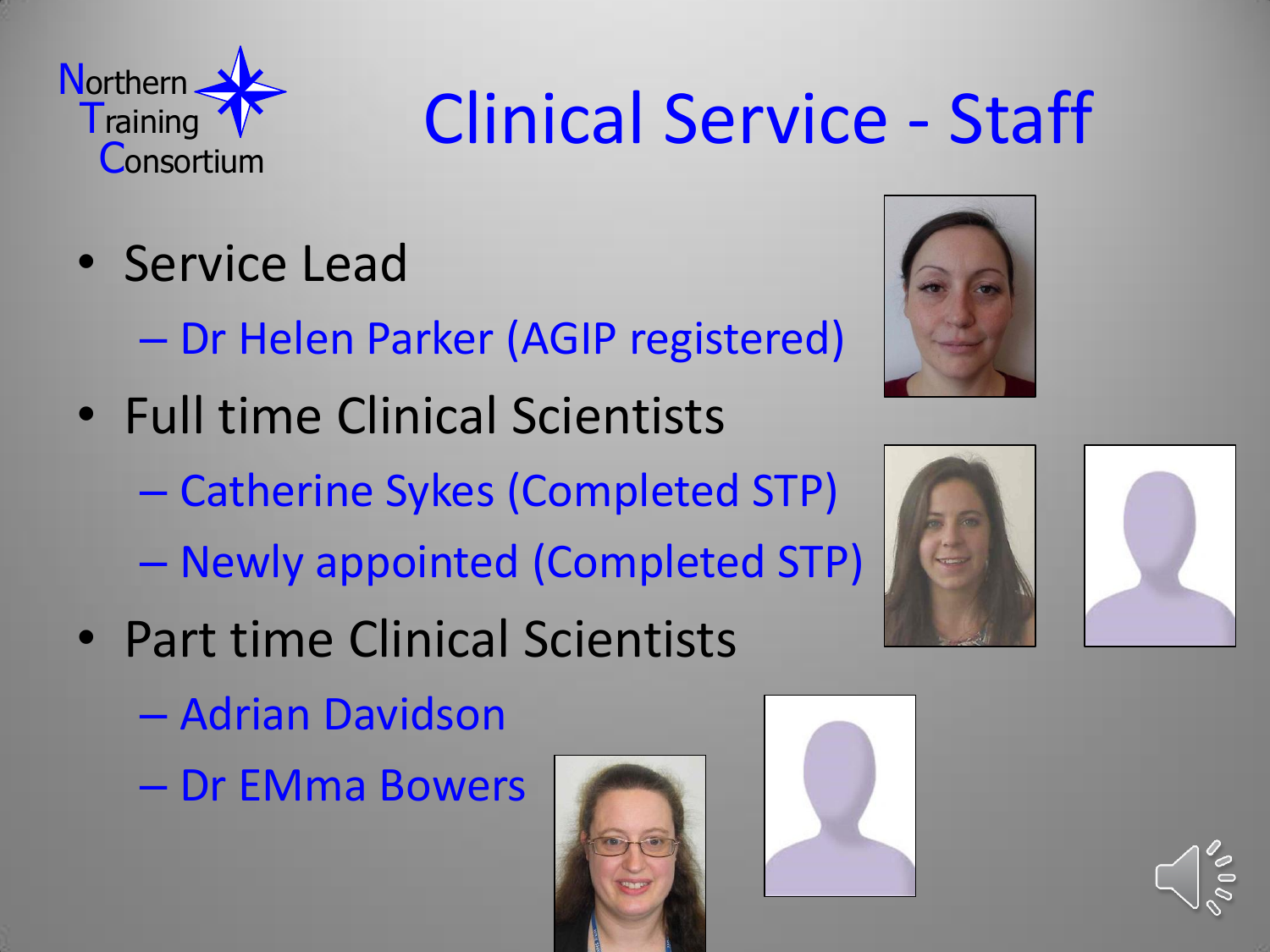

## Clinical Services

- Breath Tests Non invasive
- Patient expired air is analysed:



- Lactulose Hydrogen / Methane Breath Test
	- to detect small bowel bacterial overgrowth in patients with diabetes who have poor blood sugar control
- Glucose Hydrogen / Methane Breath Test
	- to detect small bowel bacterial overgrowth in non-diabetic patients
- Lactose Hydrogen / Methane Breath Test
	- to detect lactose malabsorption
- Fructose Hydrogen / Methane Breath Test
	- to detect fructose malabsorption.

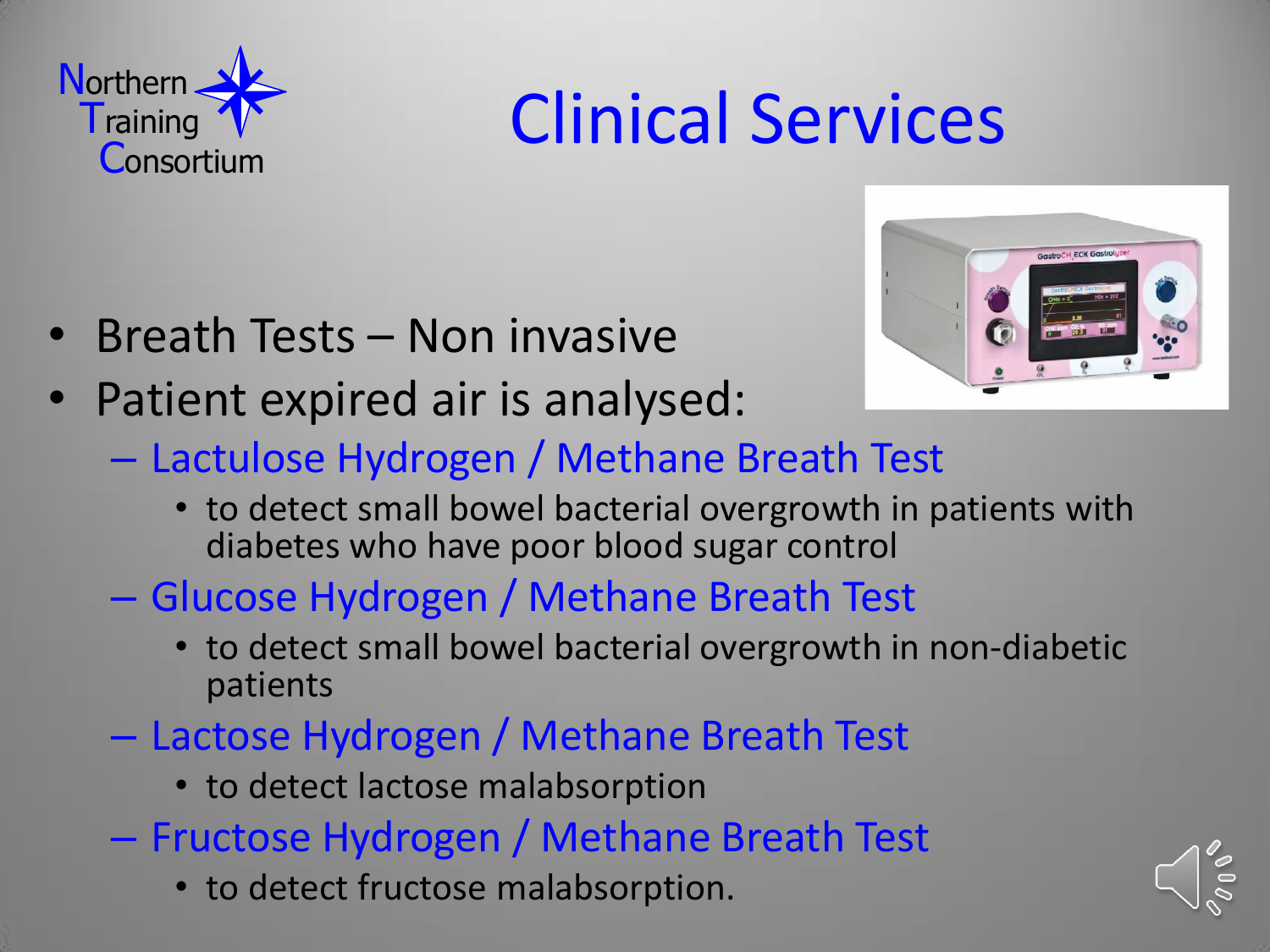

#### **Clinical Services**

• High resolution anorectal manometry





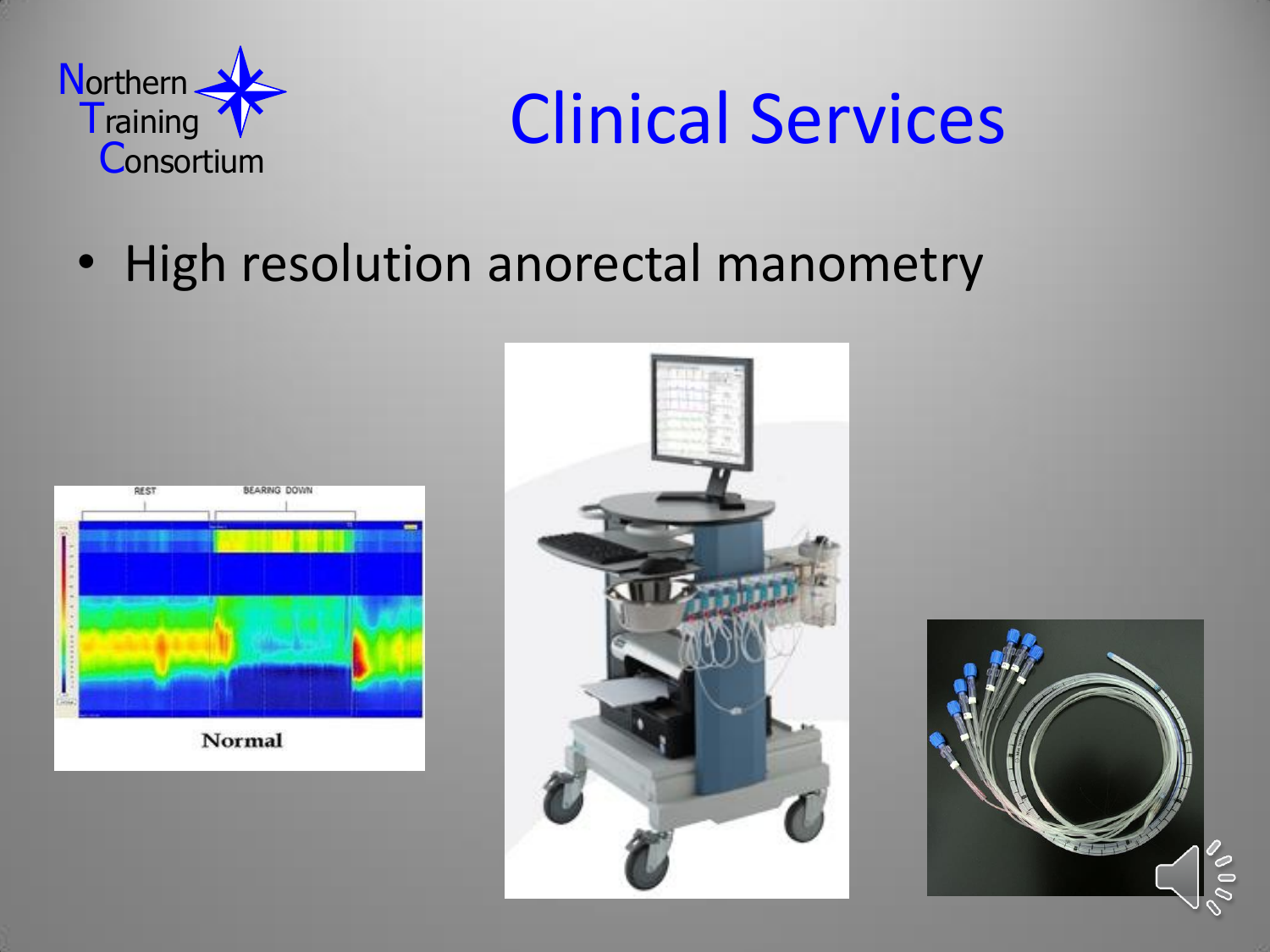

### **Clinical Service**

• Endoanal Ultrasound





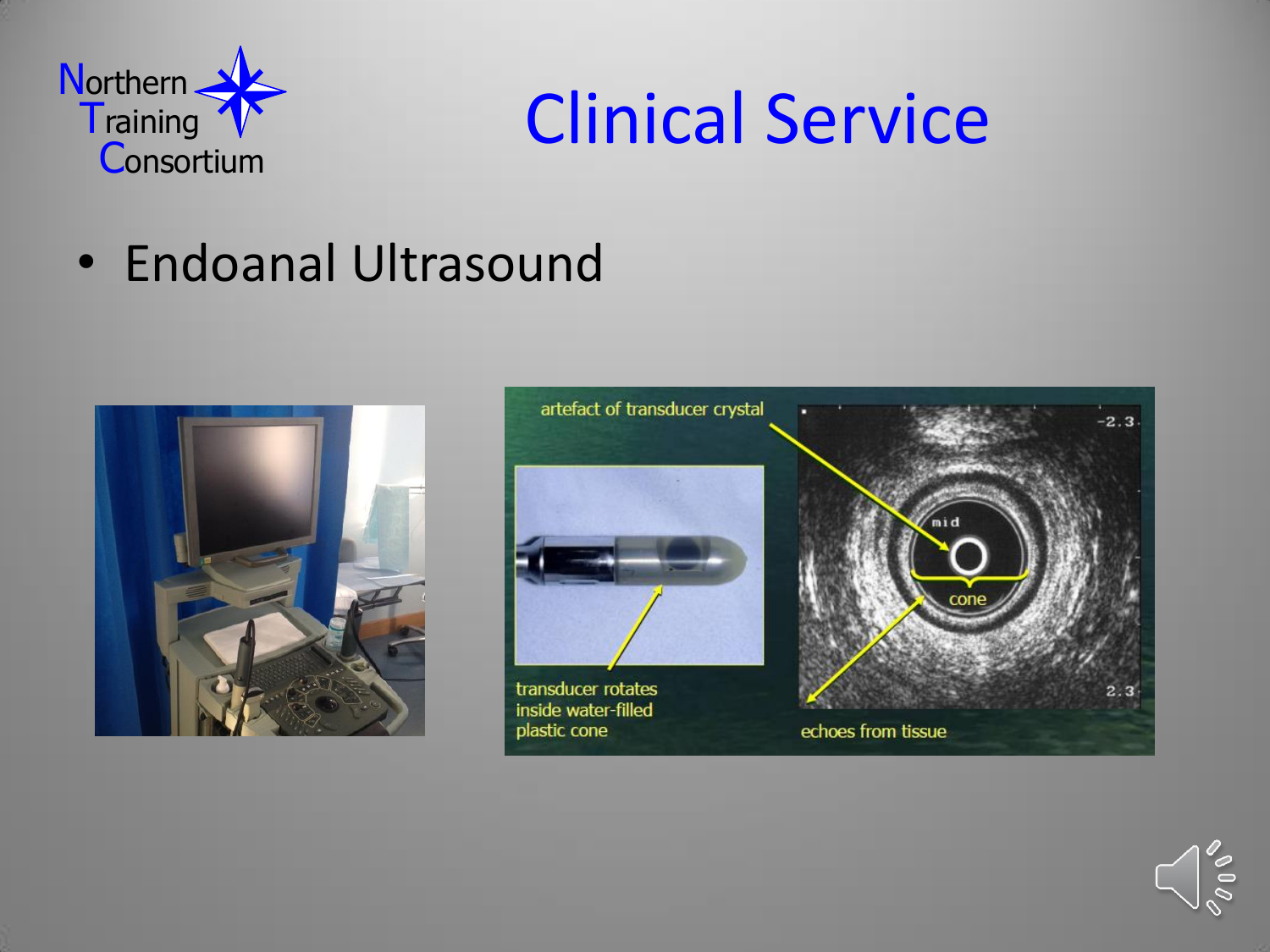

## Clinical Services

- Oesophageal Impedance and pH
	- Gastro Oesophageal Reflux Disease (GORD/GERD)
	- Non-erosive reflux disease (NERD)
	- Heartburn



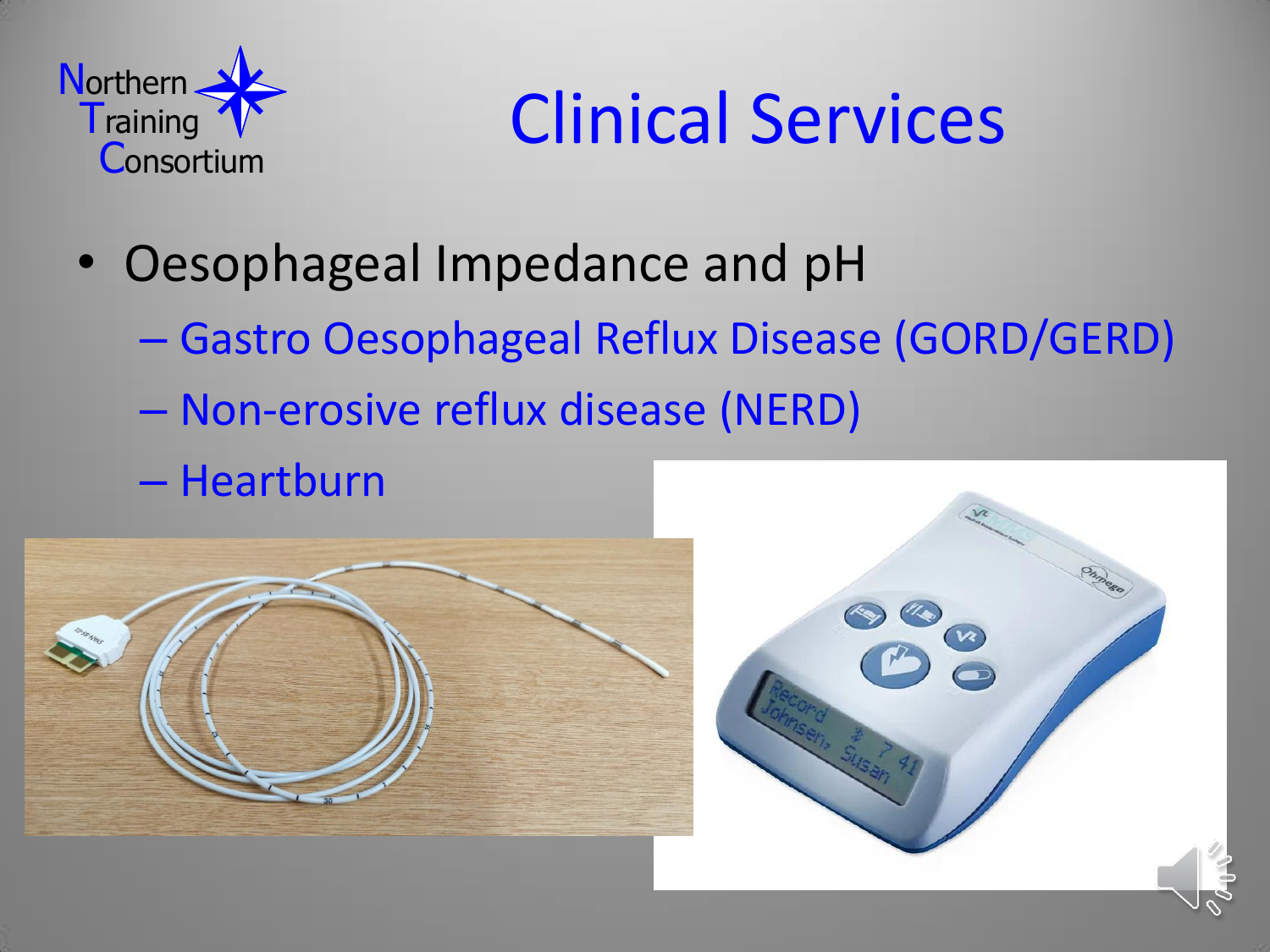

#### University Course

• Run by Newcastle University



- 1st year module lead Catherine Sykes
- 2<sup>nd</sup> & 3<sup>rd</sup> year module lead Elisa Skinner
- Blended learning
- Coursework designed to fulfil competencies

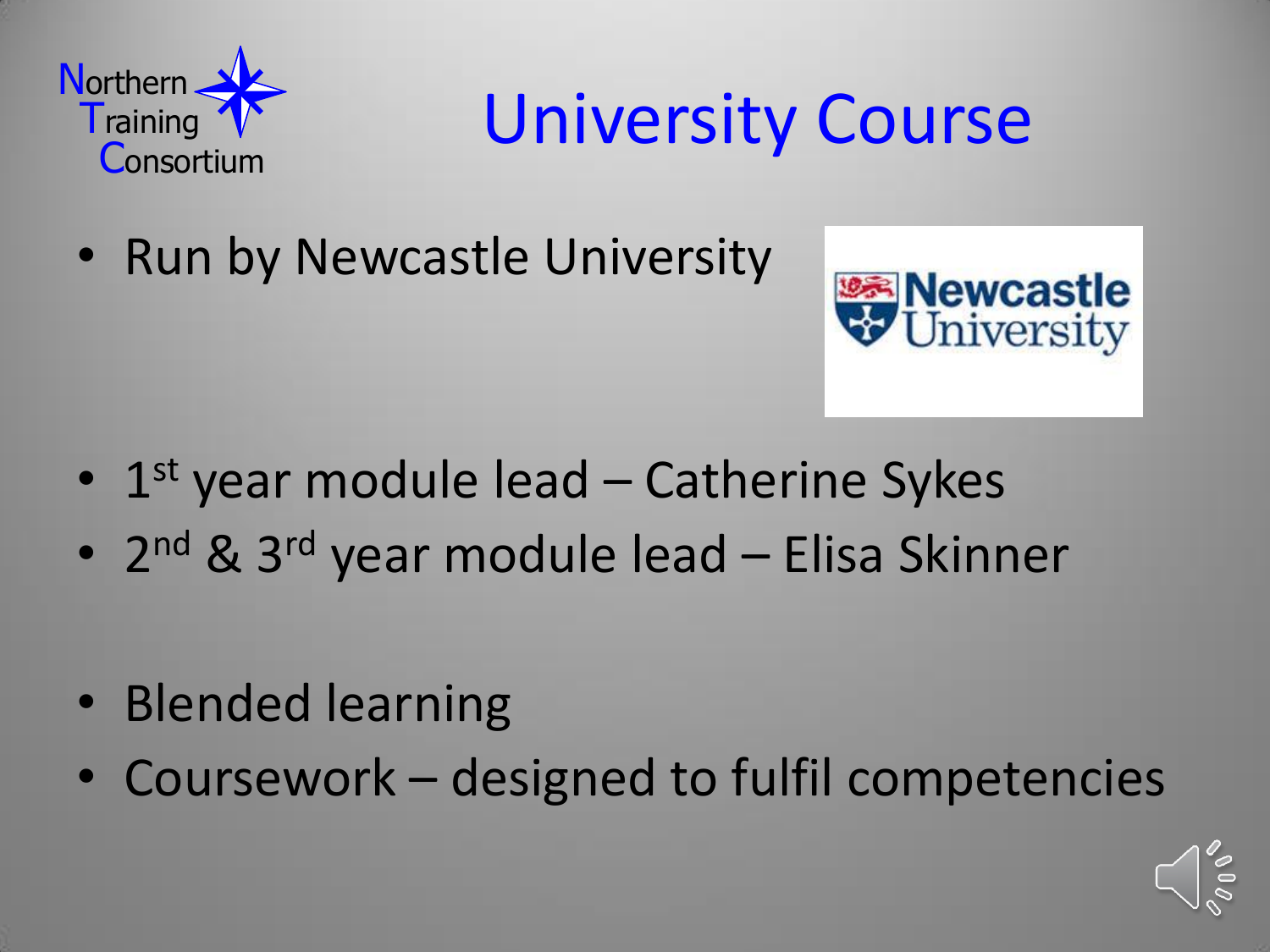

#### Rotations

- GI physiology
	- Main rotation
	- Service Development
	- Equipment commissioning
	- Clinic Support Breath Tests
- Urodynamics
	- Flows
	- Bladder pressures

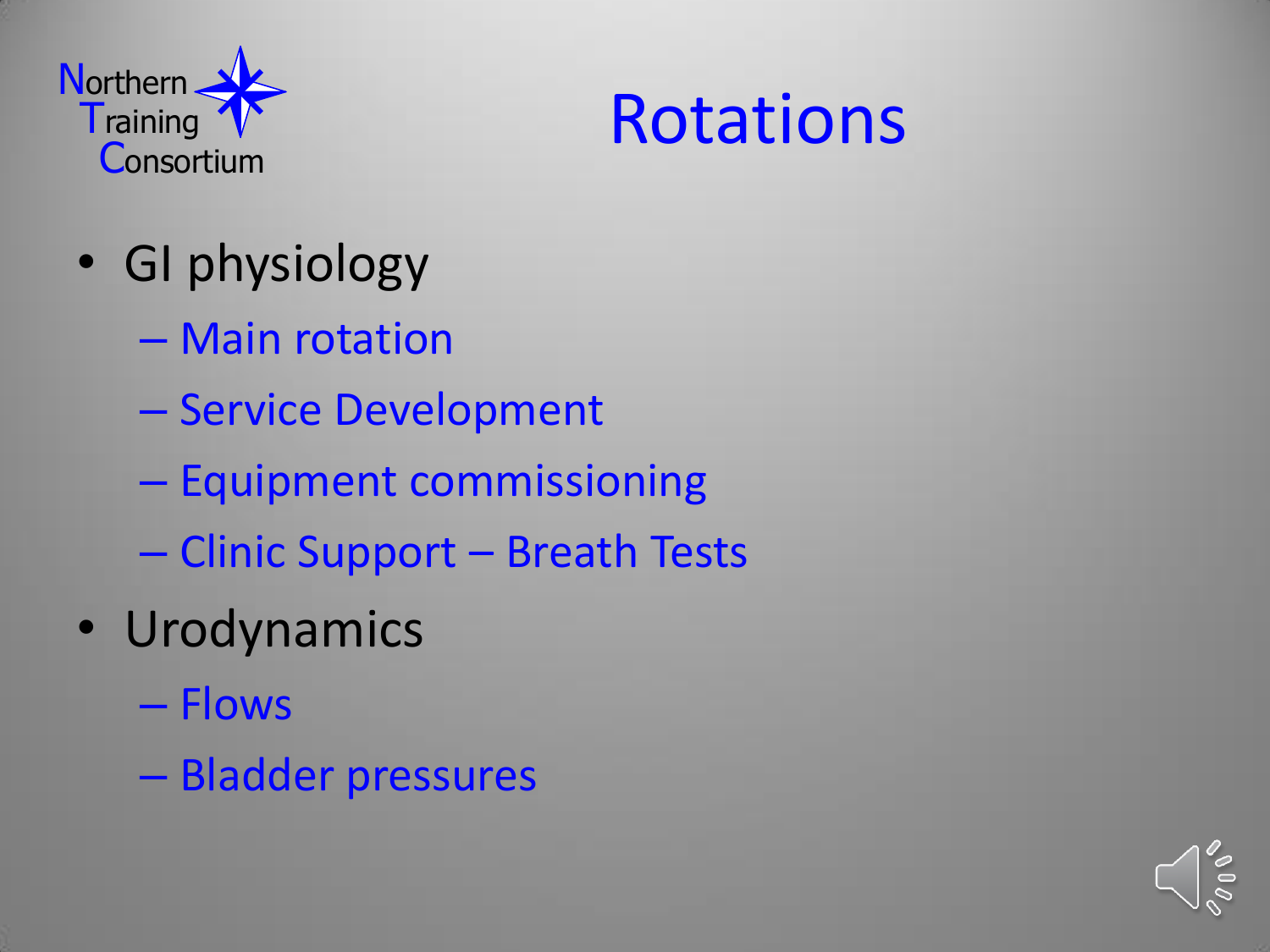



- Respiratory Science
	- Lung function service
	- Flows
	- Volume
- Clinical Assessment
	- Design around your specialism
	- Radiology
	- Lab sciences
	- Genetic service

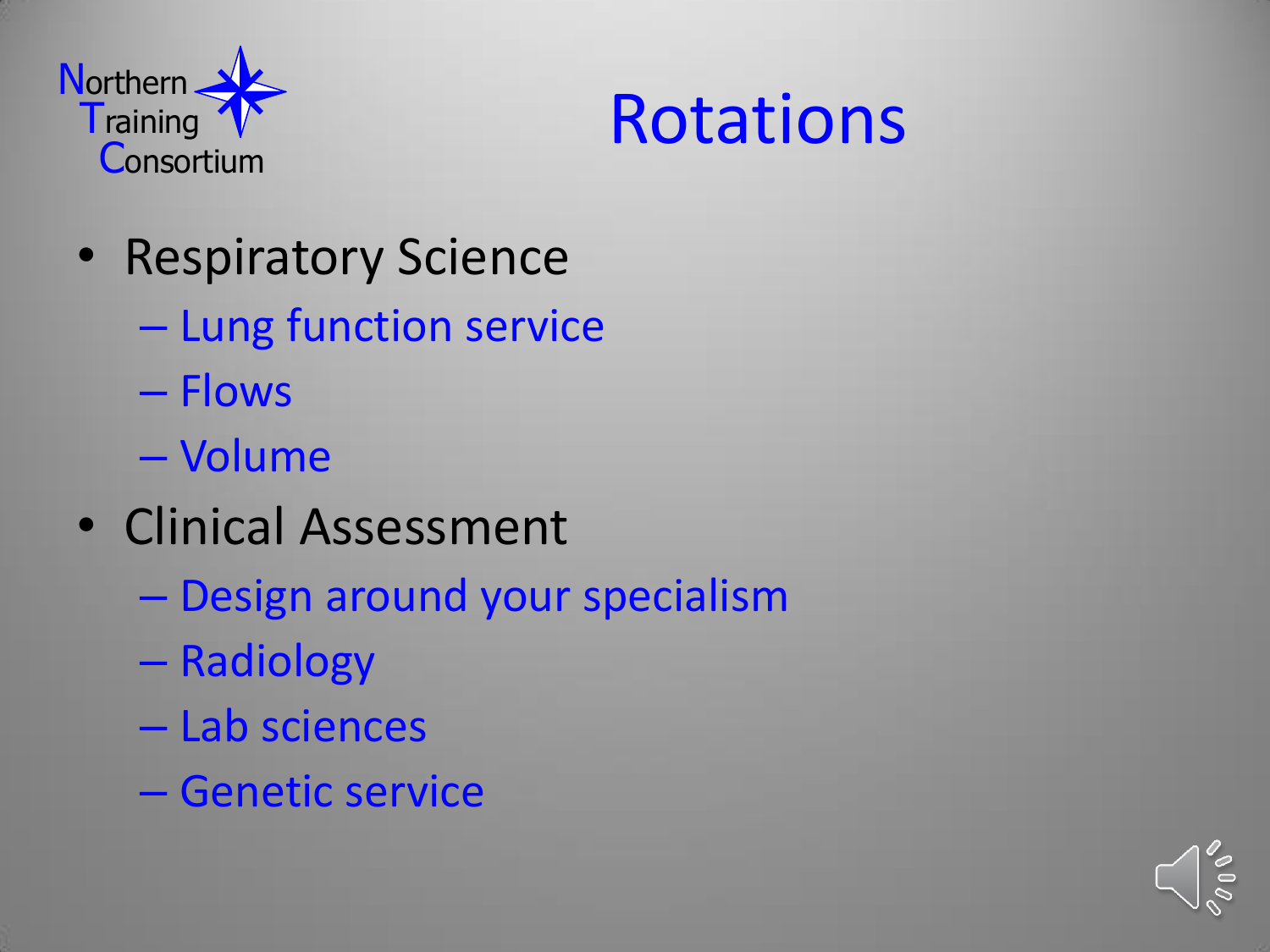



- Supernumerary
	- Understand Clinical Services
	- Best way is to do and support
- Work within a Quality Management System environment
- Opportunity to complete additional service development projects
- Opportunity to complete audits
- Alongside workplace Master's project